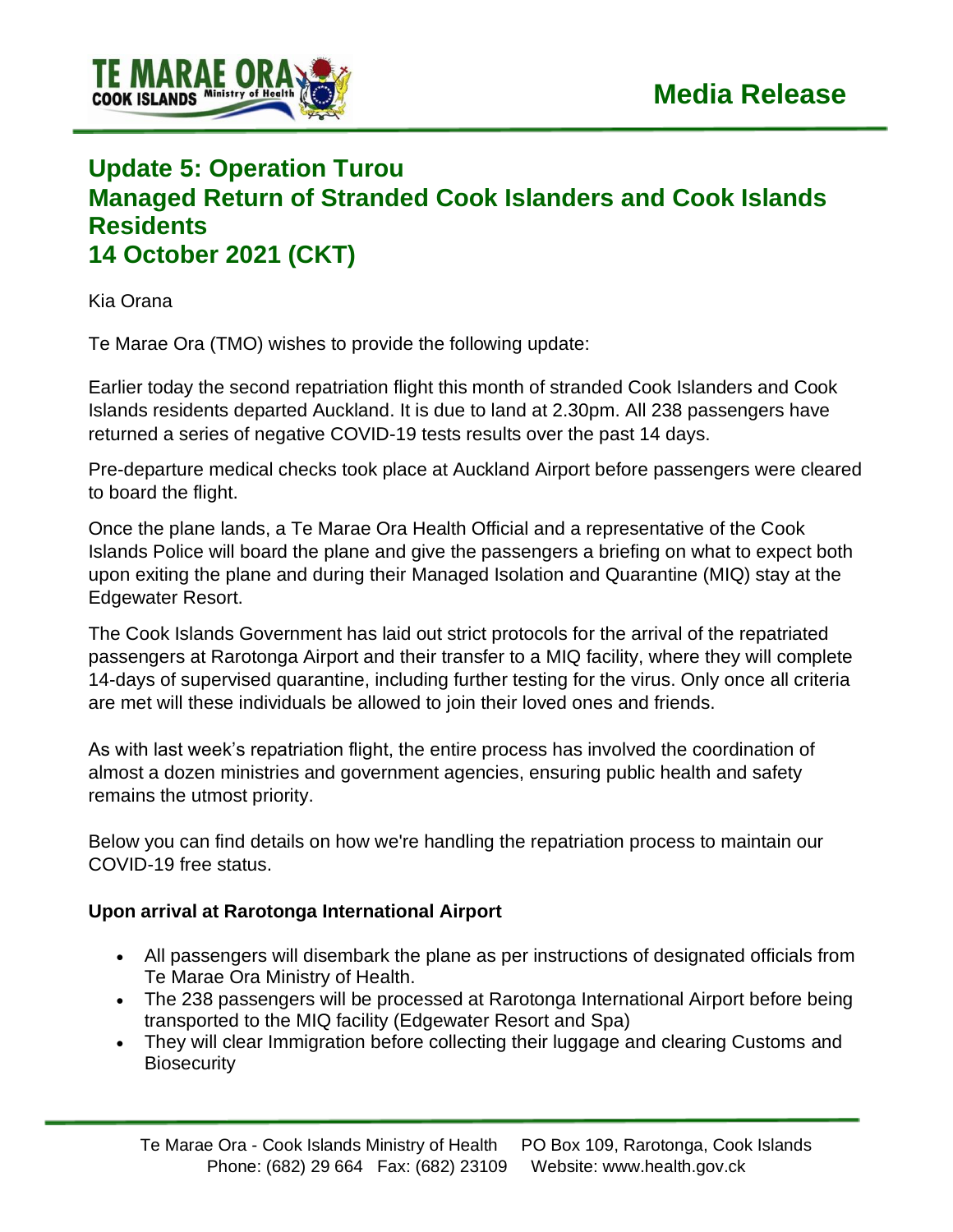- Duty-free shops in the terminal will not be open. However, we understand pre-orders have been made available. These can be collected upon completion of the MIQ period
- Carry-on baggage will be disinfected by health officials within the arrivals hall
- Checked in baggage will be disinfected by health officials before being placed on the carousel.
- Once passengers have their luggage and have cleared Customs and Biosecurity they will then progress through the exit into the arrivals terminal and directly onto waiting buses.
- At no time will arriving passengers and the general public, have the opportunity to come into contact with each other. Cordons will be in place, separating the returnees from the general public.
- Throughout the process, personal protective equipment (PPE) will be provided to those at risk of coming into close contact with arriving passengers and/or their baggage.
- Only front-line staff from the various Border Agencies and transport companies who are fully vaccinated will be working.

## **Upon arrival at MIQ Facility – Edgewater Resort**

Upon arrival at the MIQ facility, returnees will be pre-checked and will be escorted to their respective rooms.

There will be strict rules at the facility. Returning residents are required to abide by the quarantine requirement during their stay.

As part of the government-funded programme, meals will be provided, and individuals will be given the opportunity to exercise outdoors, however no swimming is permitted. This is to ensure no-one comes to harm while swimming, putting others at risk and requiring medical attention. Further should anyone catch a cold or chill whilst swimming, it may initially be hard to determine whether those symptoms are cold/flu related or COVID-19 symptoms.

Laundry service will be provided along with laundry facilities being made available for those with further needs.

The returnees will receive daily health checks to ensure their wellbeing, and for the wellbeing and health of others. Full cooperation is needed to ensure health checks can be completed effectively.

Health officials will be on standby should any of those undergoing managed quarantine begin feeling unwell, such as experiencing symptoms of fever, a cough, difficulty breathing, or sore throat. These individuals will be quarantined in their rooms to receive further medical care.

While guests won't be able to have physical contact with their family and loved ones whilst in MIQ, family and friends who wish to, may drop off food and personal items, not alcohol, at the